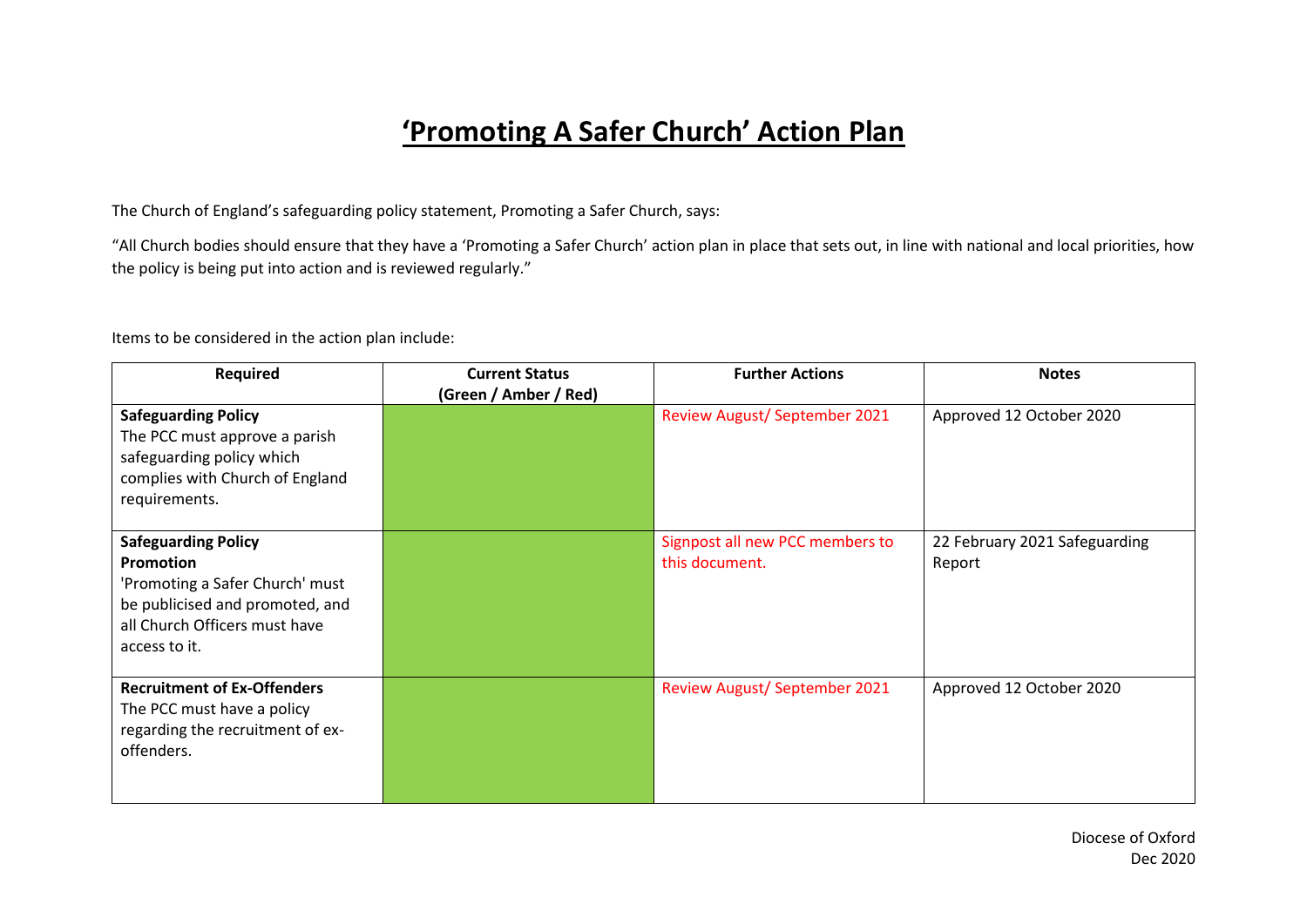| <b>Responding to Concerns or</b><br><b>Allegations</b><br>The PCC must approve a<br>procedure to deal promptly with<br>any safeguarding concern or<br>allegation (including any<br>suspicion of abuse). This<br>procedure is to be reviewed<br>annually.            | This procedure is known but has not<br>been officially shared with the PCC.<br>This must be an action which is<br>approved by the PCC annually.<br>ACTION: To share written procedure<br>with PCC. |                                                                                       |
|---------------------------------------------------------------------------------------------------------------------------------------------------------------------------------------------------------------------------------------------------------------------|----------------------------------------------------------------------------------------------------------------------------------------------------------------------------------------------------|---------------------------------------------------------------------------------------|
| <b>Parish Safeguarding Officer</b><br>The PCC must safely recruit a lay<br>person, not related to the<br>incumbent, to the role of Parish<br>Safeguarding Officer. The<br>appointment is to be made in<br>accordance with national 'safer<br>recruitment' guidance. |                                                                                                                                                                                                    |                                                                                       |
| <b>Churchwardens</b><br>The churchwardens must be<br>made aware of their safeguarding<br>responsibilities.                                                                                                                                                          |                                                                                                                                                                                                    | Through training and regular<br>discussion at PCC and other<br>safeguarding meetings. |
| <b>DBS Administrator</b><br>The PCC must appoint at least<br>one DBS Administrator who is<br>responsible for the administration<br>of DBS applications. This role<br>may be carried out by the Parish<br>Safeguarding Officer.                                      |                                                                                                                                                                                                    |                                                                                       |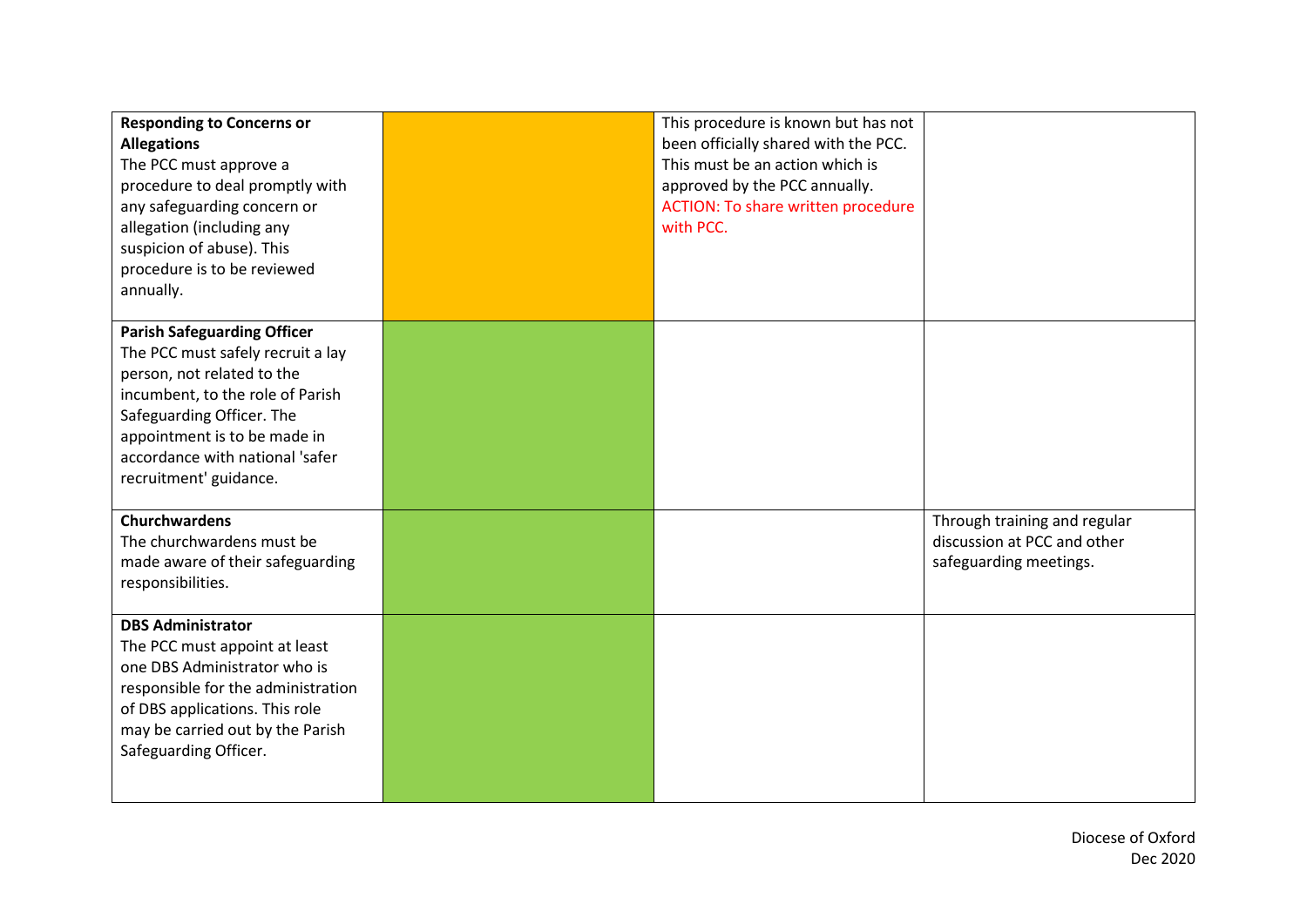| <b>Parish Safeguarding Officer</b><br>The Parish Safeguarding Officer<br>must complete Basic Awareness,<br>Foundation and Leadership<br>safeguarding training.               |                                                  | Renewal - 22 June 2023                                        |
|------------------------------------------------------------------------------------------------------------------------------------------------------------------------------|--------------------------------------------------|---------------------------------------------------------------|
| <b>Churchwardens</b><br>All churchwardens must<br>complete Basic Awareness and<br>Foundation safeguarding training.                                                          |                                                  | Jane Spoerry - 10 June 2022<br>Janine Dunnell - 13 March 2023 |
| <b>DBS Administrator</b><br>Every DBS Administrator must<br>complete Safer People Management<br>training (S1 - Safer Recruitment).<br>Will be available to parishes in 2021. | ACTION - awaiting training to be<br>offered.     |                                                               |
| <b>PCC Members</b><br>All PCC members must complete<br><b>Basic Awareness safeguarding</b><br>Training.                                                                      | ACTION - 2 people to complete<br>their training. |                                                               |
| <b>Safeguarding Policy Notice</b><br>Each church building must<br>display a notice about its<br>safeguarding policy.                                                         | <b>ACTION</b> - display                          |                                                               |
| <b>Safeguarding Who's Who</b><br>Each church building must<br>display contact details for people<br>who have safeguarding roles.                                             | Action - display                                 | Olwyn Davison-Oakley                                          |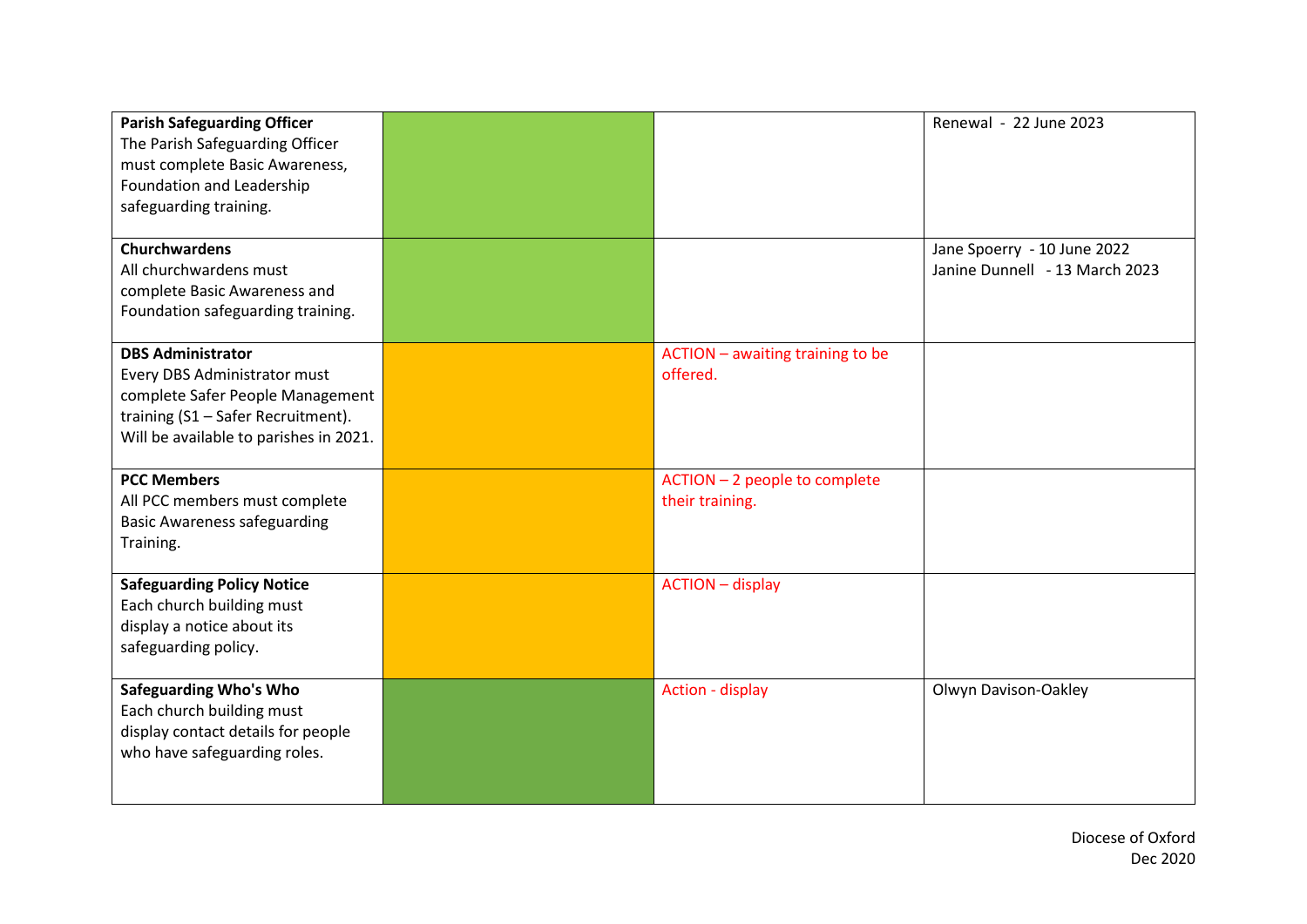| <b>Safeguarding Poster</b><br>Each church building must<br>display a 'Promoting a Safer<br>Church' poster.                                       |                                                                                 |                                                           |
|--------------------------------------------------------------------------------------------------------------------------------------------------|---------------------------------------------------------------------------------|-----------------------------------------------------------|
| <b>Parish Website</b><br>Safeguarding arrangements must<br>be clearly visible on the front<br>page of a parish website (if you<br>have one).     |                                                                                 | Do we need to have safeguarding<br>policy on our FB page? |
| <b>PCC Agendas</b><br>Safeguarding must be a standing<br>agenda item at every PCC<br>meeting.                                                    |                                                                                 |                                                           |
| <b>Reports to the PCC</b><br>The Parish Safeguarding Officer<br>must give regular reports to the<br>PCC regarding safeguarding in<br>the parish. |                                                                                 |                                                           |
| <b>Reports to the APCM</b><br>At the Annual Parochial Church<br>Meeting, the PCC must report on<br>safeguarding in the parish.                   |                                                                                 |                                                           |
| <b>PCC Authorisation</b><br>The PCC must authorise any<br>church activity involving children,<br>young people or vulnerable<br>adults.           | All activities are church led and<br>agreed by the Vicar and Church<br>Wardens. |                                                           |